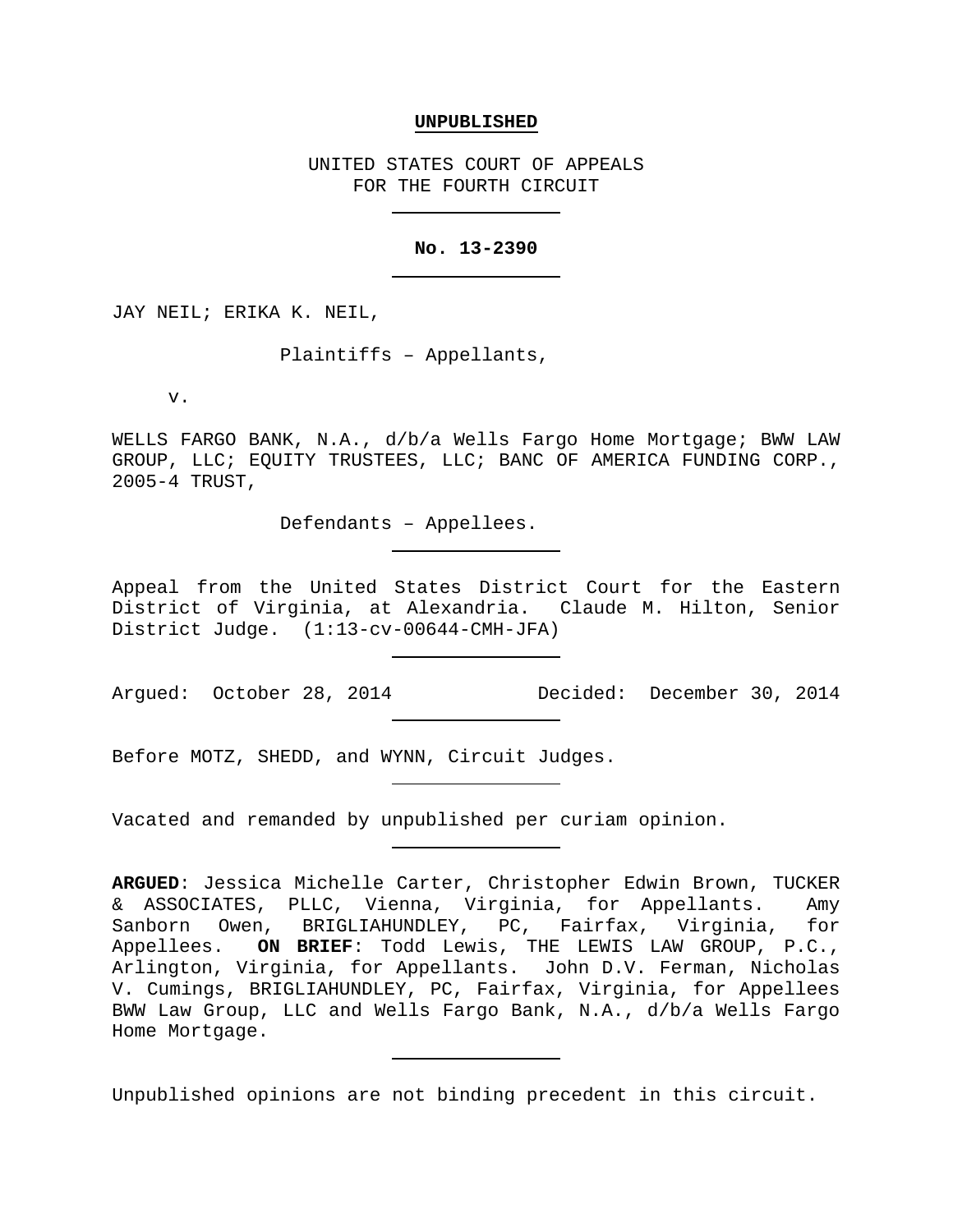PER CURIAM:

Jay and Erika K. Neil (the "Neils") appeal the district court order dismissing their breach of contract and related claims against Wells Fargo Home Mortgage ("Wells Fargo"). For the following reasons, we vacate the dismissal order of the claims and remand for further proceedings consistent with this opinion.[1](#page-1-0)

I.

In 2005, the Neils borrowed \$604,000, evidenced by a promissory note and deed of trust, to purchase property located in Centreville, Virginia. Wells Fargo was the original lender and the servicer of the note. In April 2009, the Neils applied to Wells Fargo for a loan modification and provided documentation regarding their financial status which indicated that they were unable, or would soon be unable, to pay their monthly loan payment. This application was denied by Wells Fargo in June 2009.

In October 2009, Wells Fargo, using the financial

<span id="page-1-0"></span> $1$  The district court dismissed all ten counts of the Amended Complaint. However, the Neils appeal only the dismissal of four claims: breach of contract (Count 1), slander of title (Count 2), abuse of process (Count 3), and remove cloud on title (Count 4). The district court dismissed Counts 2, 3, and 4 on the basis that there was no enforceable contract between the Neils and Wells Fargo. Wells Fargo raises alternate grounds for affirmance of the dismissal of these claims; however, we leave that for the district court to address in the first instance.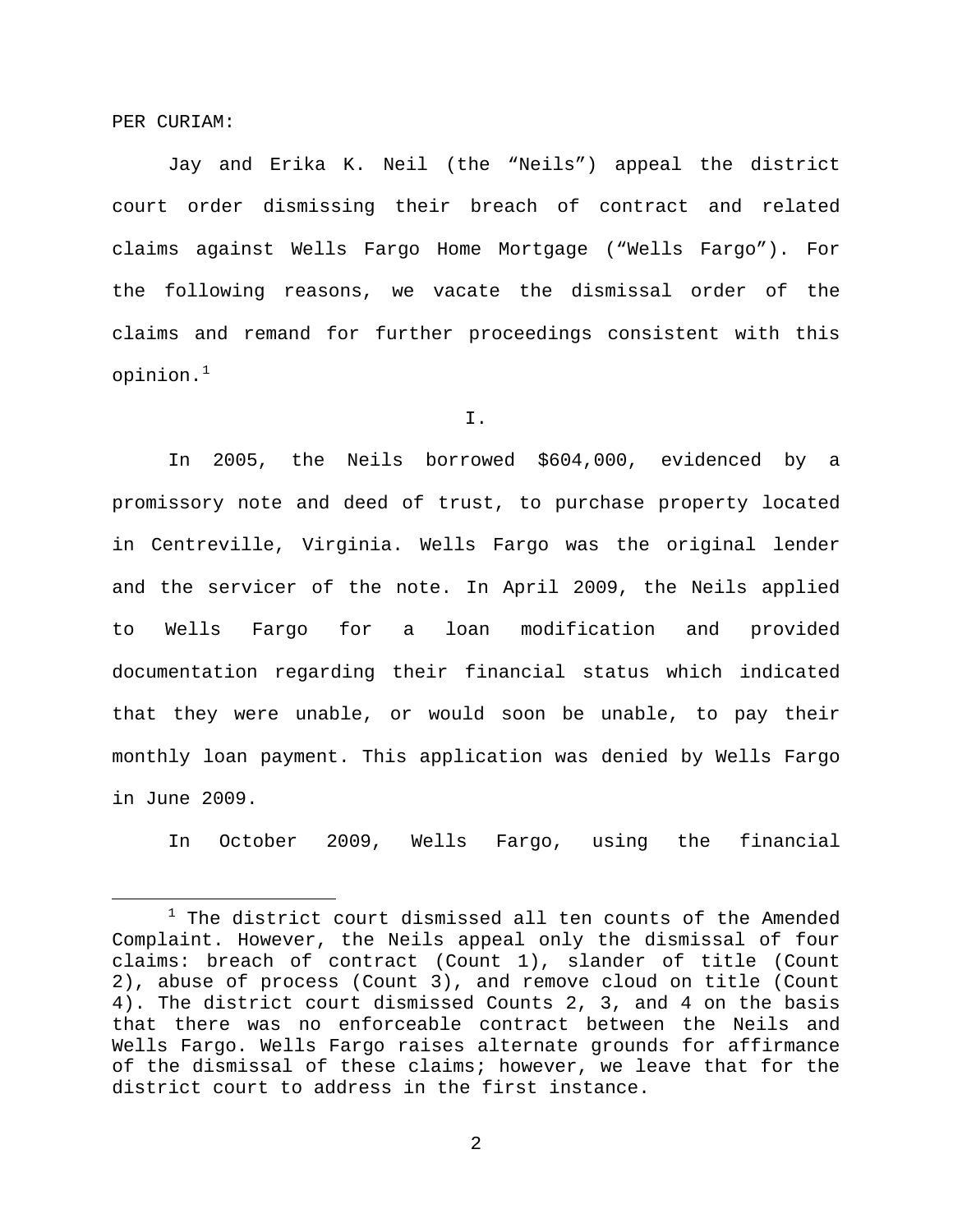information submitted by the Neils in that loan modification application, mailed the Neils several documents, including a document labeled "Home Affordable Modification Program Loan Trial Period (Step One of Two-Step Documentation Process") (the "TPP"). This paperwork relates to a federal program designed to assist homeowners at risk of foreclosure called the Home Affordable Modification Program ("HAMP"). The TPP offered the Neils a short-term, three month reduced monthly payment plan under their existing promissory note, apparently to help keep the Neils afloat so they could pursue a modification of their loan through this federal program. The reduced payment was based on the estimated amount that would be due under their note if the Neils ultimately qualified for HAMP.

In response, the Neils signed the TPP and submitted the first reduced monthly payment to Wells Fargo. In September 2010, Wells Fargo informed the Neils that they did not qualify for a permanent modification under HAMP because the net present value ("NPV") calculation of their proposed loan modification was not  $sufficient.<sup>2</sup>$  $sufficient.<sup>2</sup>$  $sufficient.<sup>2</sup>$  (J.A. 88-89). Following the denial of a HAMP modification, the Neils defaulted on their loan, and their

<span id="page-2-0"></span> $2$  Under HAMP, a loan servicer must calculate the NPV of the proposed modification in order to determine whether a mortgagor qualifies for a modification through HAMP. The NPV calculation involves evaluating the NPV of a borrower's existing loan with the NPV of a hypothetical HAMP-modified loan to determine whether it would be more profitable to modify the loan or to proceed to foreclosure.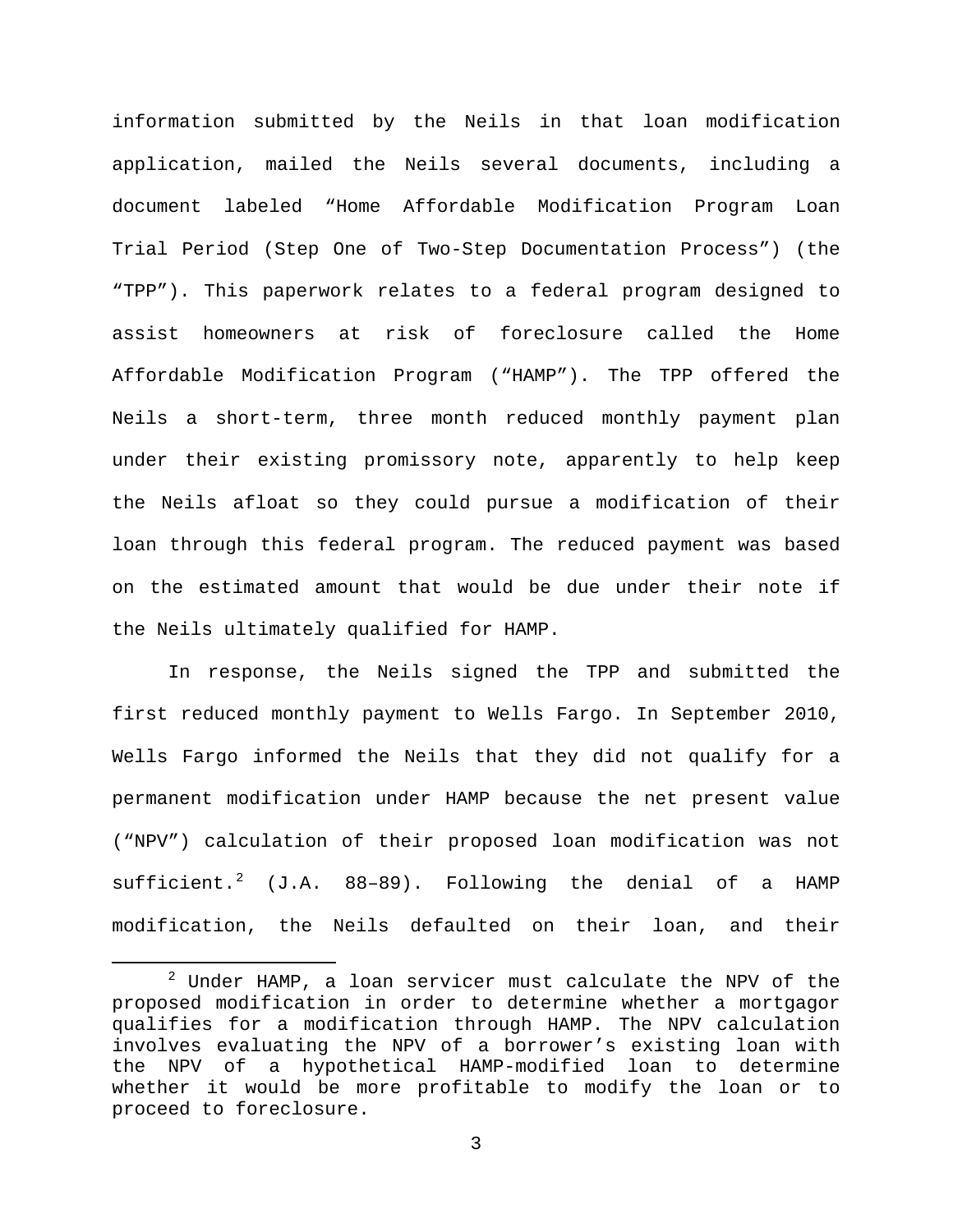property was sold at a foreclosure sale in March 2013.

In May 2013, the Neils filed suit seeking to overturn the foreclosure sale, arguing, among other things, that the TPP is an enforceable contract that obligated Wells Fargo to permanently modify the terms of the Neils' loan. On motion of Wells Fargo, the district court dismissed the case for failure to state a claim after the court determined that the TPP was not a contract because there was no valid consideration.<sup>[3](#page-3-0)</sup>

## II.

We review de novo the district court's grant of the Wells Fargo motion to dismiss. Spaulding v. Wells Fargo Bank, N.A., 714 F.3d 769, 776 (4th Cir. 2013). In conducting this review, we accept as true the facts alleged in the Neils' complaint and construe those facts in the light most favorable to the Neils. Id. Ultimately, a complaint should not be dismissed under Rule 12(b)(6) "unless it appears certain that the plaintiff can prove

<span id="page-3-0"></span><sup>&</sup>lt;sup>3</sup> The district court held in the alternative that the Neils did not state a claim for breach of contract because there is no legal right to a loan modification under HAMP. (J.A. 164). However, at oral argument the Neils stated that that they do not seek to be placed in the HAMP program; rather they concede (as the district court found) that there is no private right of action for an individual seeking a loan modification under HAMP or the Emergency Economic Stabilization Act of 2008 (EESA), under which the HAMP program was crafted. Spaulding v. Wells Fargo Bank, N.A., 714 F.3d 769, 775 (4th Cir. 2013) (noting that "Congress created no private right of action for the denial of a HAMP application"). Here, the Neils instead assert that the TPP was a contract that required Wells Fargo to permanently modify the loan, even if the modification is not provided through HAMP.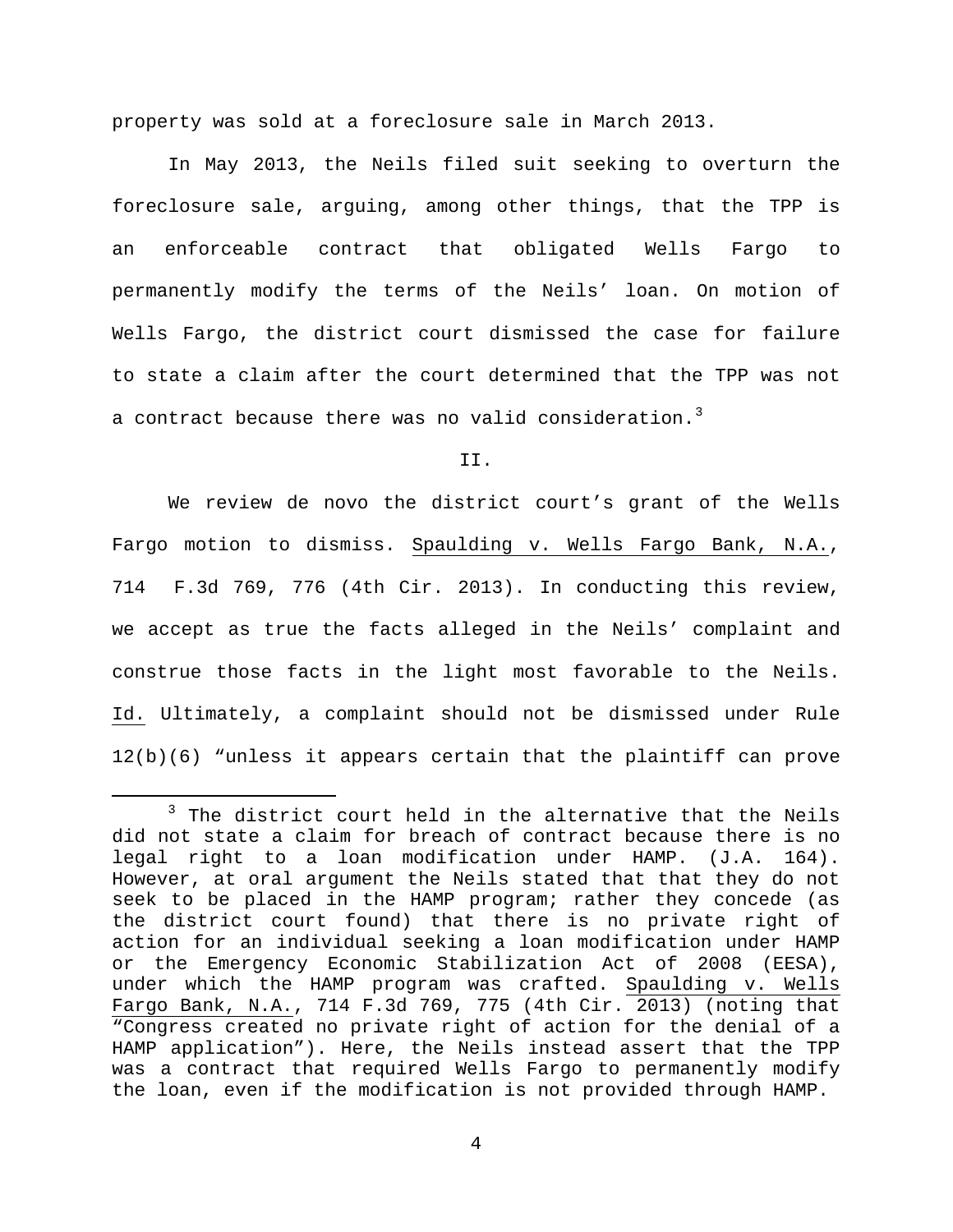no set of facts which would support its claim and would entitle it to relief." Mylan Labs, Inc. v. Matkari, 7 F.3d 1130, 1134 (4th Cir. 1993).

We conclude that the district court erred in dismissing the Neils' breach of contract claim because the TPP was not supported by consideration. The parties agree that Virginia law applies, and under Virginia law, a party must establish three elements to prove the existence of a valid contract: an offer, acceptance, and consideration. Chang v. First Colonial Sav. Bank, 410 S.E.2d 928 (Va. 1991). Here, there was an offer, it was accepted, and the contract was supported by sufficient consideration.

First, the TPP was an offer from Wells Fargo to the Neils. The language of the letter and the TPP itself plainly state that the TPP constitutes an offer from Wells Fargo for a temporary modification of the Neils' loan. See, e.g., J.A. at 77 ("LET US KNOW THAT YOU ACCEPT THIS OFFER") (emphasis added); J.A. at 78 ("To accept this offer") (emphasis added); J.A. at 81 ("to determine whether I qualify for the offer described in this Plan") (emphasis added). Given this express language, we easily conclude that the TPP constituted a valid offer; an offer for a modification of the loan from Wells Fargo to the Neils because it changed (at least for a period of time) the amount the Neils would be obligated to pay under the mortgage. See Chang, 410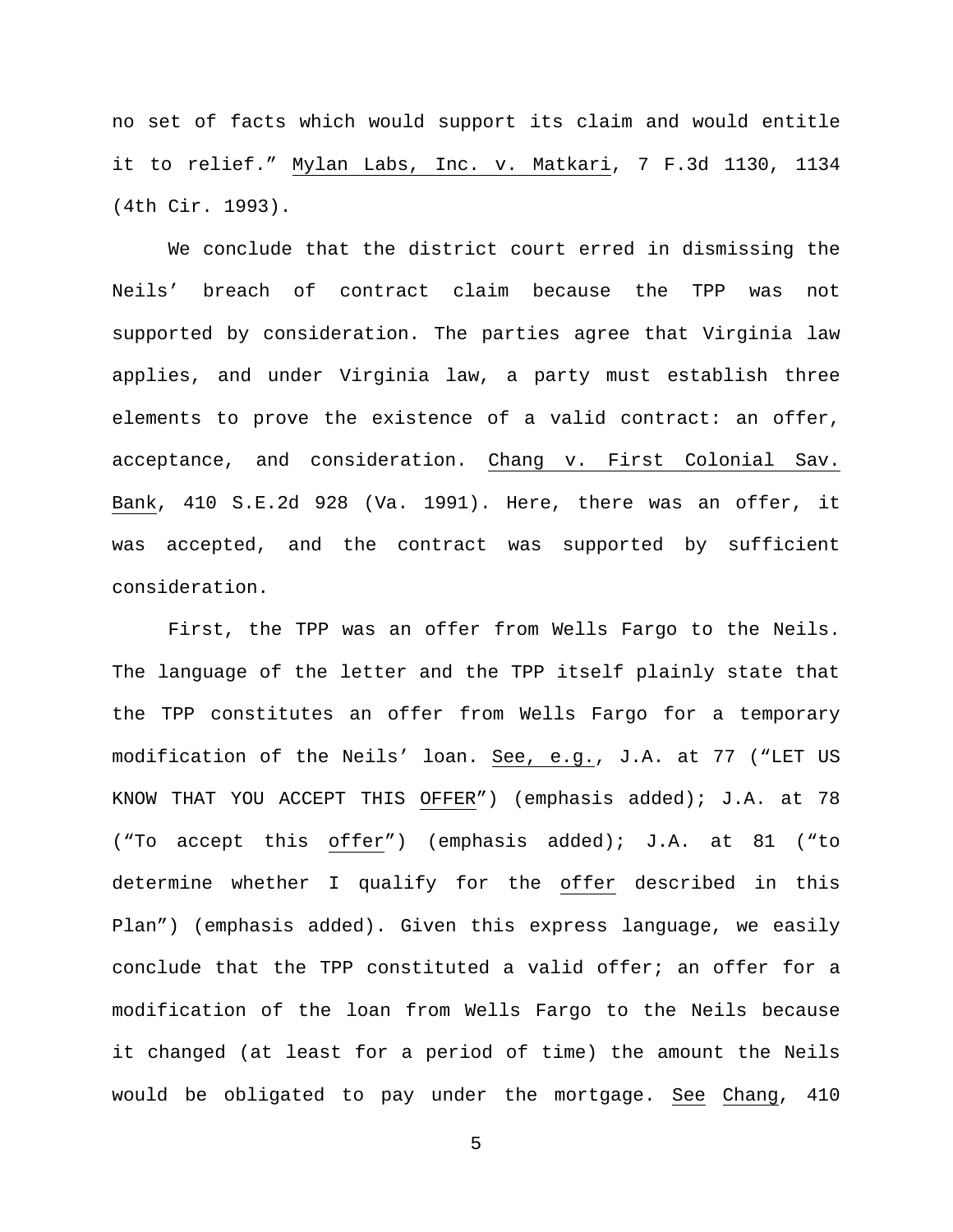S.E.2d at 930; Humble Oil & Ref. Co. v. Cox, 148 S.E.2d 756, 759 (Va. 1966).

Next, the Neils accepted the Wells Fargo offer by signing the TPP documents and mailing them back to Wells Fargo.<sup>[4](#page-5-0)</sup> Wells Fargo's performance under the terms of the TPP constituted its acknowledgment that the Neils had accepted the offer. See Galloway Corp. v. S.B. Ballard Constr. Co., 464 S.E.2d 349, 356 (Va. 1995); Sfreddo v. Sfreddo, 720 S.E.2d 145, 152–53 (Va. App. 2012).

Finally, the contract was supported by consideration. Under Virginia law, consideration represents "the price bargained for and paid for a promise." Smith v. Mountjoy, 694 S.E.2d 598, 602 (Va. 2010) (quoting Dulany Foods, Inc. v. Ayers, 260 S.E.2d 196, 202 (Va. 1979)). Consideration may be "a benefit to the party promising or a detriment to the party to whom the promise is made." GSHH-Richmond, Inc. v. Imperial Assocs., 480 S.E.2d 482, 484 (Va. 1997) (quoting Sager v. Basham, 401 S.E.2d 676, 677 (Va. 1991)). Proof of consideration is not a high hurdle; rather, "[a] very slight advantage to the one party or a trifling inconvenience to the other is generally held sufficient

<span id="page-5-0"></span> <sup>4</sup> Wells Fargo did not countersign the agreement as required by the TPP document, but, here, countersigning is merely a formality, which is not necessary under Virginia contract law. See Galloway Corp. v. S.B. Ballard Constr. Co., 464 S.E.2d 349, 356 (Va. 1995) ("The absence of an authorized signature does not defeat the existence of [a] contract.").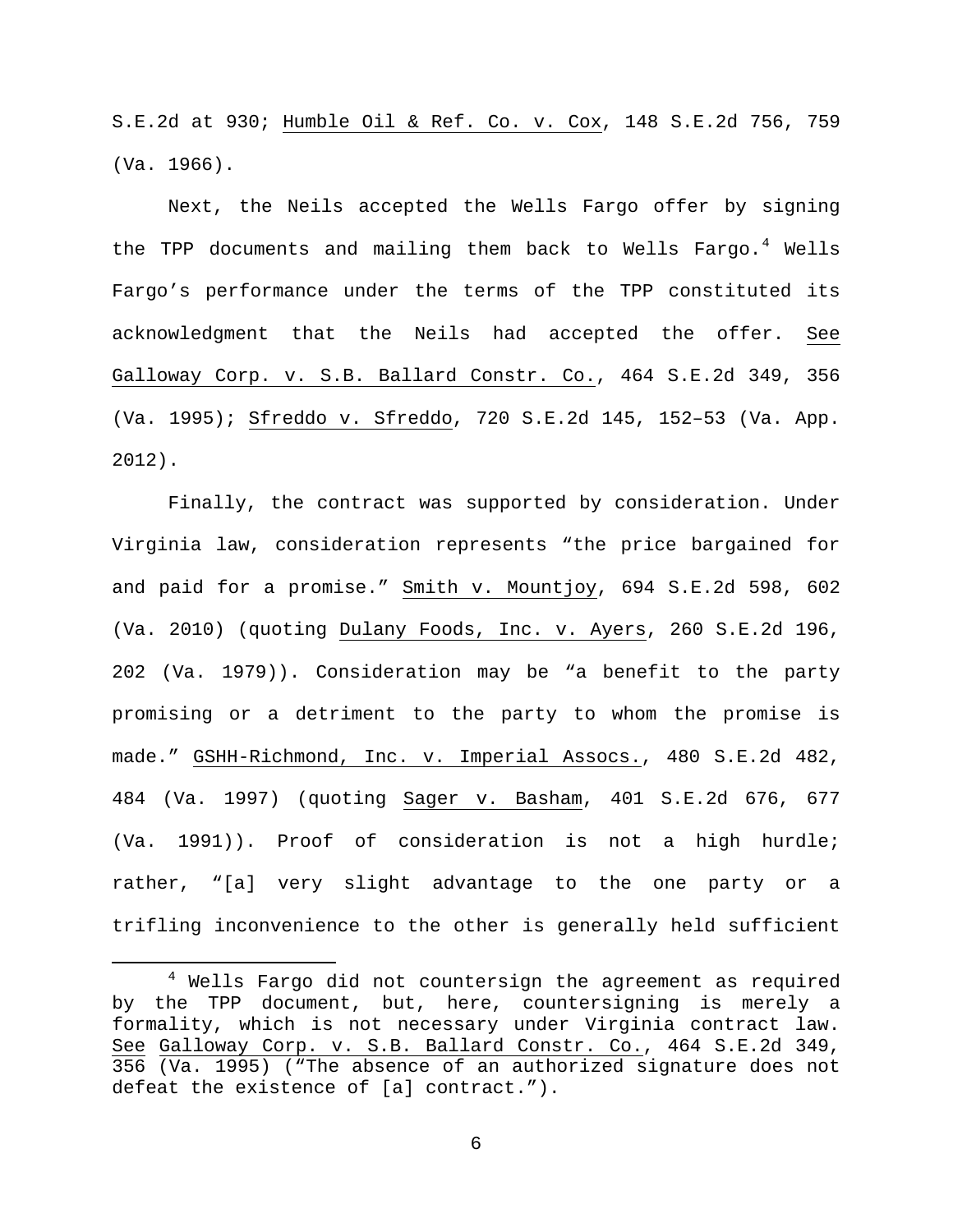to support the promise." Brewer v. First Nat. Bank of Danville, 120 S.E.2d 273, 279 (Va. 1961).

In this case, the TPP imposed new obligations on the Neils. First, it required the Neils to commit to credit counseling: "If the lender requires me to obtain credit counseling, I will do so." (J.A. 81 ¶ F). Further, the acknowledgment from Wells Fargo confirming receipt of the Neils' signed acceptance of Wells Fargo's offer indicates and reaffirms that when the Neils "signed [the] Trial Period Plan, [they] agreed to work with a HUD-approved housing counseling agency." (J.A. 86). Also, the Neils provided a Hardship Affidavit indicating they were in default or would soon be in default, as well as certified to Wells Fargo that the previously submitted financial information remained current, true, and accurate. (J.A. 81). Moreover, the Neils agreed that while the TPP was in effect, Wells Fargo would report their loan as delinquent to the credit reporting agencies, even if the reduced monthly payments were timely made under the TPP, as Wells Fargo had agreed to accept. (J.A. 79). The Neils additionally agreed to a waiver of foreclosure notices (J.A. 82; ¶ B), as well as consented to the disclosure of their personal information and the terms of the TPP to a number of entities  $(J.A. 83; \P F)$ . It is clear that the TPP obligated the Neils to more than the "trifling inconvenience" needed to create an enforceable contract.